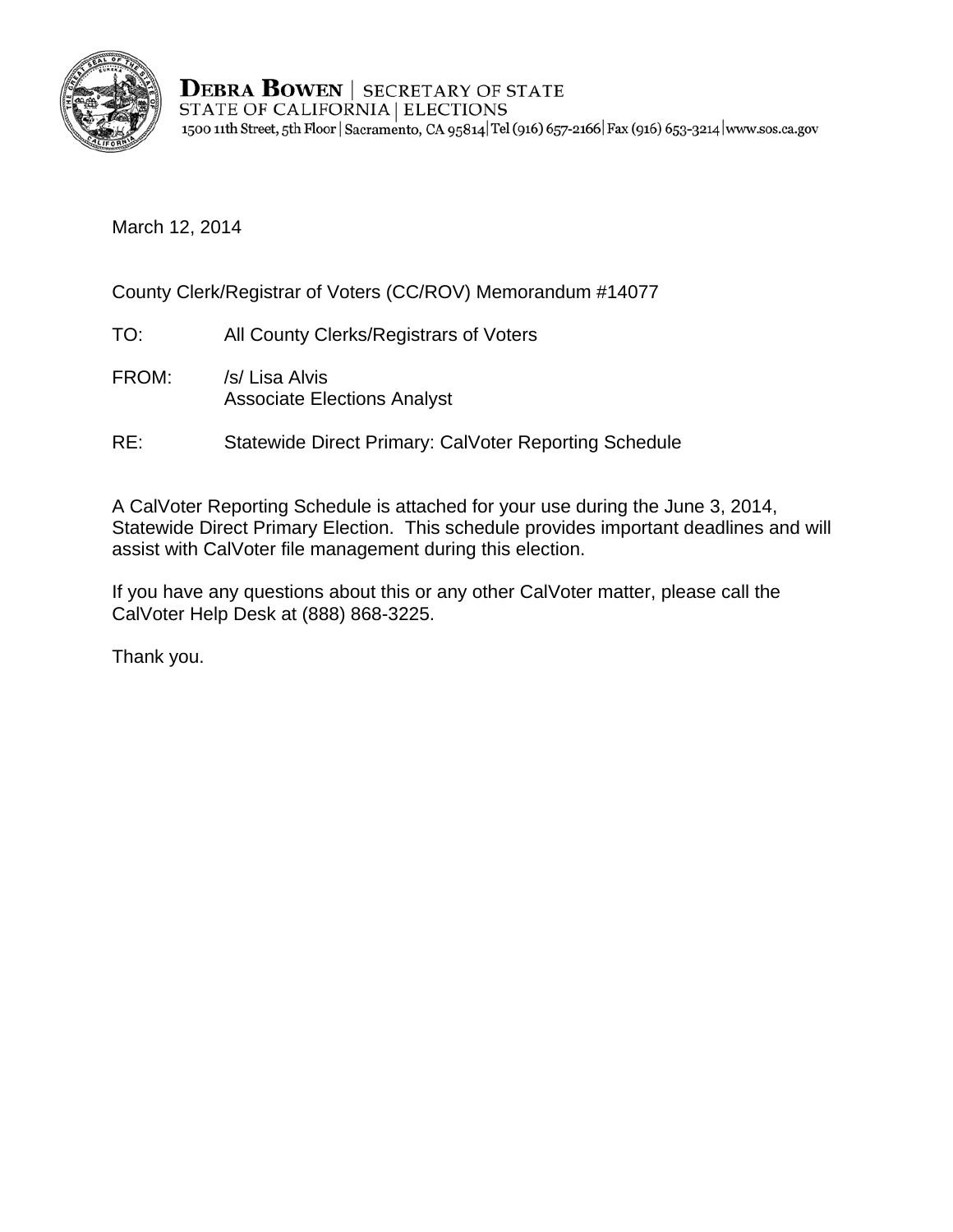## 2014 Statewide Direct Primary Election **CALVOTER Reporting Schedule**

| <b>Date</b>                    | <b>Description</b>                                                                                                                                                                      | <b>CALVOTER files to</b><br>send*      |
|--------------------------------|-----------------------------------------------------------------------------------------------------------------------------------------------------------------------------------------|----------------------------------------|
| March 5, 2014<br>$(E-90)$      | <b>NCOA Processing Suspended</b><br>SOS suspends processing National Change of Address Processing pursuant<br>to California Administrative Code, Title 2, Division 7, Chapter 2 Section |                                        |
|                                | 20108.50.                                                                                                                                                                               |                                        |
| April 1, 2014                  | <b>Auto-County Documentation Available</b>                                                                                                                                              |                                        |
| $(E-63)$                       | Statewide Direct Primary template files and the Auto-County User's Guide<br>will be available for Auto-County election reporting. These files may be                                    |                                        |
|                                | retrieved from the CALVOTER workstation.                                                                                                                                                |                                        |
| April 4, 2014 -                | <b>60-Day Close of Registration</b>                                                                                                                                                     | $\times$ LOAD file                     |
| April 14, 2014                 | Counties must report no later than E-50 their registration as of E-60 which                                                                                                             | $\checkmark$ Precinct Mapping file     |
| $(E-60 - E-50)$                | is April 4, 2014. In addition to the normal Report of Registration, a full                                                                                                              | (PCTPRT.TXT)                           |
|                                | LOAD file and precinct mapping file are sent. These files are used to                                                                                                                   | ROR file (RORDATA.TXT)                 |
|                                | generate the mailing labels for the Statewide Voter Information Guide.                                                                                                                  |                                        |
| April 21, 2014 -               | <b>Certification Testing for Auto-County Election Reporting</b>                                                                                                                         |                                        |
| May 30, 2014                   | All counties that will be electronically reporting their election results on                                                                                                            |                                        |
| $(E-43 - E-4)$                 | Election Night must complete Auto-County Certification no later than E-4.<br>(Please see the Auto-County Users' Guide for more information about                                        |                                        |
|                                | certification.)                                                                                                                                                                         |                                        |
| April 25, 2014 -               | <b>Verification Mailings Suspended</b>                                                                                                                                                  |                                        |
| May 19, 2014                   | SOS requests that each county mail a VRC to any voter identified in their                                                                                                               |                                        |
| $(E-39 - E-15)$                | daily DMV-Change of Address files between these dates in order to ensure                                                                                                                |                                        |
|                                | that affected voters will receive a VRC in time to update their registration                                                                                                            |                                        |
|                                | information for the June 3, 2014, Statewide Direct Primary.                                                                                                                             |                                        |
|                                | ***PLEASE***DO NOT SEND "M" FILES                                                                                                                                                       |                                        |
| May 14, 2014                   | System Test of Election Night reporting system #1                                                                                                                                       |                                        |
| $8a.m. - Noon$                 | All counties that have been certified for electronic auto-county reporting, as                                                                                                          |                                        |
| $(E-20)$                       | well as counties that will be reporting via direct KDE or Fax should                                                                                                                    |                                        |
| May 19, 2014 -                 | participate. Counties must participate in at least one test.<br><b>15-Day Close of Registration</b>                                                                                     | $\checkmark$ ROR file (RORDATA.TXT)    |
| May 27, 2014                   | Counties must report no later than E-7 their registration as of E-15 which is                                                                                                           |                                        |
| $(E-15-E-7)$                   | May 19, 2014.                                                                                                                                                                           |                                        |
|                                | *** PLEASE*** DO NOT SEND LOAD OR PRECINCT FILES                                                                                                                                        |                                        |
| May 20, 2014 -                 | <b>CALVOTER Blackout Period Begins</b>                                                                                                                                                  | $\checkmark$ Update files (U)          |
| July 1, 2014                   | No LOAD files will be processed during this time period. California                                                                                                                     | $\checkmark$ Verification Mailings (M) |
| $(E-14-E+28)$                  | Administrative Code, Title 2, Division 7, Chapter 2 Section 20108.18(c).                                                                                                                | $\checkmark$ DMV Validations (DL)      |
|                                | Please continue to send Update files, Mailing Files, and DMV Validation                                                                                                                 |                                        |
|                                | files (DL).                                                                                                                                                                             |                                        |
|                                | <b>***PLEASE***DO NOT SEND LOAD FILES</b>                                                                                                                                               |                                        |
| May 21, 2014<br>$8a.m. - Noon$ | System Test of Election Night reporting system #2<br>All counties that have been certified for electronic auto-county reporting, as                                                     |                                        |
| $(E-13)$                       | well as counties that will be reporting via direct KDE or Fax should                                                                                                                    |                                        |
|                                | participate. Counties must participate in at least one test.                                                                                                                            |                                        |
| May 28, 2014                   | FINAL System Test of Election Night reporting system                                                                                                                                    |                                        |
| $8a.m. - Noon$                 | All counties that have been certified for electronic auto-county reporting, as                                                                                                          |                                        |
| $(E-6)$                        | well as counties that will be reporting via direct KDE or Fax, should                                                                                                                   |                                        |
|                                | participate. Counties must participate in at least one test.                                                                                                                            |                                        |
| May 30, 2014                   | <b>SOV/SSOV Template Files Available</b>                                                                                                                                                |                                        |
| $(E-4)$                        | SOV/SSOV Template files available at the CALVOTER Workstation for                                                                                                                       |                                        |
|                                | reporting Official Canvass Results.                                                                                                                                                     |                                        |
| June 3, 2014                   | <b>ELECTION DAY / Semi-Official Canvass</b><br>Counties must submit returns at least every two hours until completed. All                                                               | ER Regular & Final reports<br>✓        |
|                                | counties must submit final returns before shutting down. Counties must                                                                                                                  |                                        |
|                                | verbally go over final numbers with SOS prior to leaving for the night.                                                                                                                 |                                        |